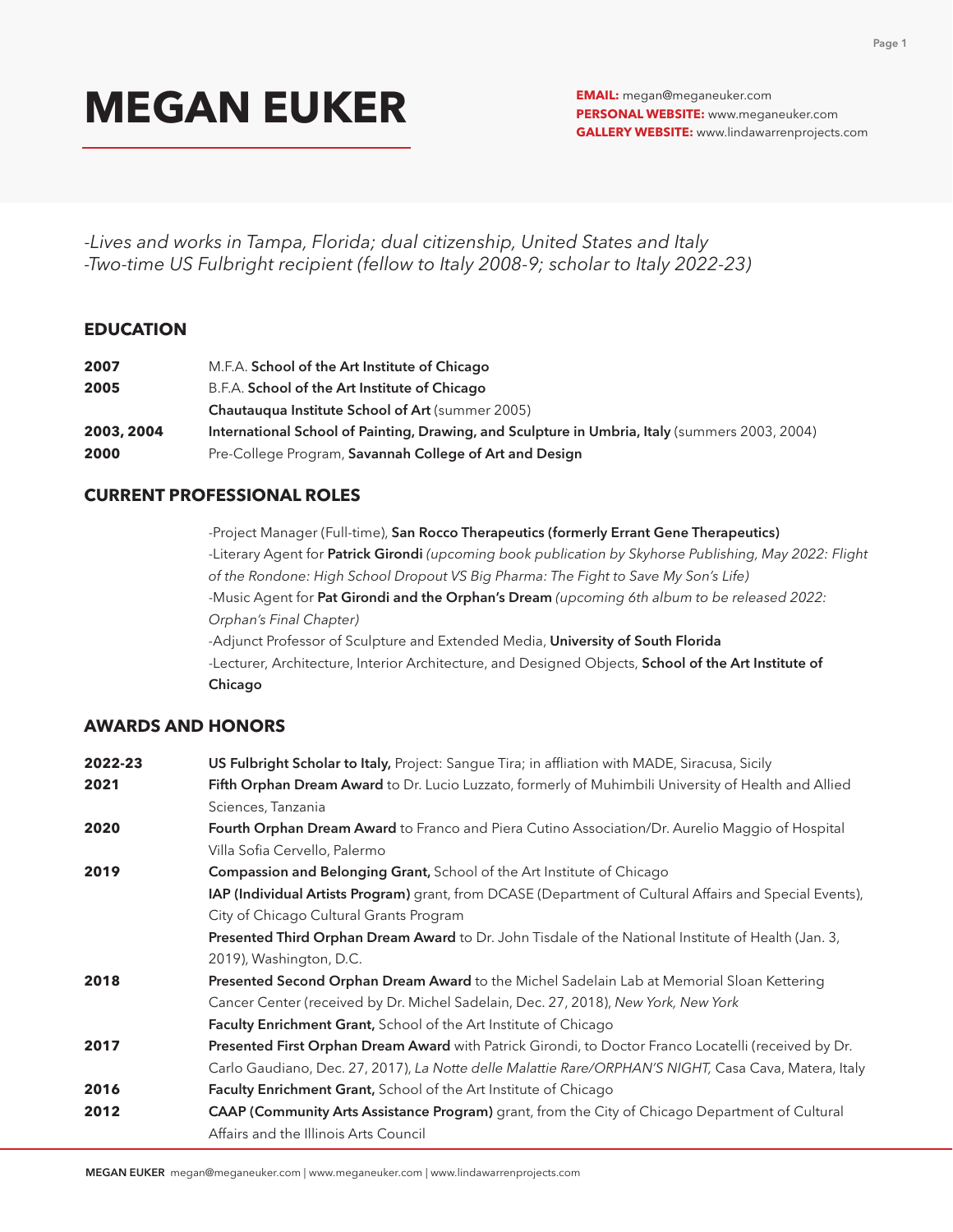**PERSONAL WEBSITE:** www.meganeuker.com **GALLERY WEBSITE:** www.lindawarrenprojects.com

| 2011       | <b>CAAP (Community Arts Assistance Program)</b> grant, from the City of Chicago Department of Cultural |
|------------|--------------------------------------------------------------------------------------------------------|
|            | Affairs and the Illinois Arts Council                                                                  |
| 2010       | Artists' Fellowship, Inc. Grant (New York)                                                             |
|            | <b>Change, Inc.</b> Artist Assistance Grant (est. by Robert Rauschenberg)                              |
|            | <b>Evolving Artists Competition, Honorable Mention Award, Beverly Arts Center</b>                      |
|            | Professional Development Grant, Illinois Arts Council                                                  |
| 2008-2009  | U.S. Student Fulbright Fellowship, Florence, Italy                                                     |
| 2009       | <b>Louis Comfort Tiffany Foundation Nominee</b>                                                        |
| 2008       | <b>Individual Artist Grant, Illinois Art Council</b>                                                   |
| 2006       | Honorable Mention, Civic and Arts Competition, Union League Club of Chicago                            |
| 2001, 2002 | <b>Nominated for Merit Scholarships, School of the Art Institute of Chicago</b>                        |
| 2001       | M.I. Hummel Scholarship for the Arts                                                                   |
| 2000       | Academic and Merit Scholarships, Savannah College of Art and Design                                    |

**SOLO EXHIBITIONS** (represented by Linda Warren Projects, Chicago, 2008-Present)

| 2020      | The Cure, International Museum of Surgical Science, Chicago                                  |
|-----------|----------------------------------------------------------------------------------------------|
| 2018-2019 | On the Road to Progress, there are Fifty Guards to Pass, University Club of Chicago, Chicago |
|           | Bodies, Ghosts, and Shadows, Gallery O, Linda Warren Projects, Chicago                       |
| 2014-2015 | The Richard Project: Beginning to End, Linda Warren Projects, Chicago                        |
| 2011      | Reenactments, Main Gallery, Linda Warren Gallery, Chicago                                    |
| 2009      | Project Space, Linda Warren Gallery, Chicago                                                 |
| 2008      | Project Space, Linda Warren Gallery, Chicago                                                 |

## **GROUP EXHIBITIONS**

| 2019 | ON GUARD Part 2, curated by Kasia Kay, artists: Katya Bankowsky with Maya Angelou, and Katya          |
|------|-------------------------------------------------------------------------------------------------------|
|      | Bankowsky with Michele Lamy, Zoë Buckman, Megan Euker, Kasia Kay, Monica Klasa, Tara Lewis, Betsy     |
|      | Odom, Mimi Plange, Cheryl Pope, Annabelle Schlesinger, Marcela Torres and Amina Zoubir, The           |
|      | <b>Storefront Project, New York</b>                                                                   |
| 2018 | ON GUARD, curated by Kasia Kay; artists: Katya Bankowsky with Maya Angelou, Katya Bankowsky with      |
|      | Michele Lamy, Zoë Buckman, Kat Kay, Cheryl Pope, and Marcela Torres, Matthew Rachman Gallery, Chicago |
|      | In Your Honor, in conjugation with XL Catlin Art Prize, Gallery O, Linda Warren Projects, Chicago     |
|      | Group Exhibition, Arte e Cornici, Altamura, Italy                                                     |
| 2017 | Go Figure: Curated Group Exhibition, Gallery O at Linda Warren Projects, Chicago                      |
| 2016 | Curated Group Exhibition, Gallery O at Linda Warren Projects, Chicago                                 |
| 2014 | Authentic Fakes, Exhibition of CNC work, AIADO Department, School of the Art Institute of Chicago     |
| 2013 | Exhibition with Gallery Artists, Linda Warren Projects, Chicago                                       |
|      | Artwork 6, Exhibition of Faculty and Staff at The School of the Art Institute of Chicago,             |
|      | Sullivan Galleries, Chicago                                                                           |
| 2011 | NEXT Art Fair with Linda Warren Gallery, Chicago                                                      |
| 2010 | Evolving Artists Exhibition, Beverly Arts Center, Chicago                                             |
|      |                                                                                                       |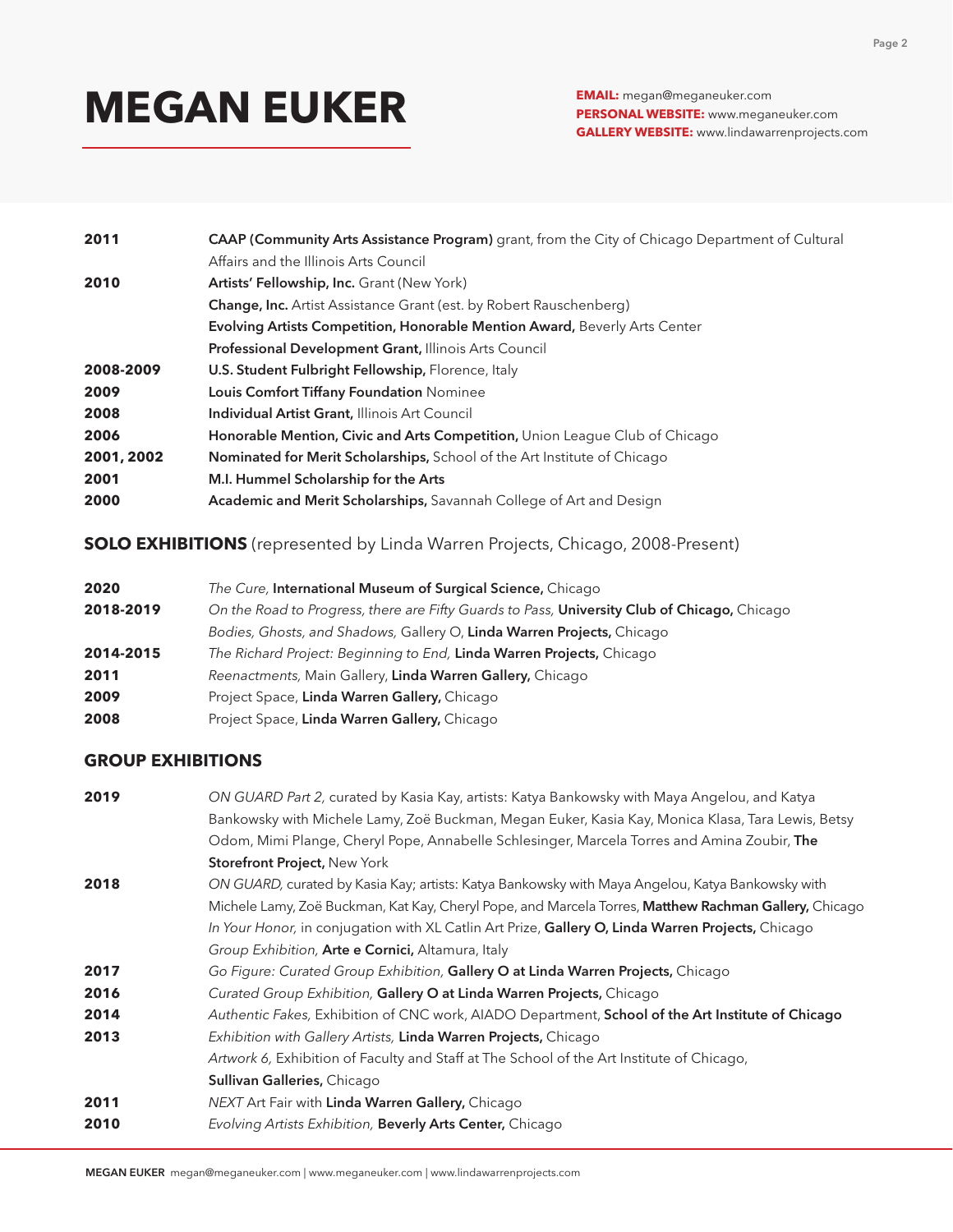**PERSONAL WEBSITE:** www.meganeuker.com **GALLERY WEBSITE:** www.lindawarrenprojects.com

|      | Art Chicago, Linda Warren Gallery, Chicago                                                          |
|------|-----------------------------------------------------------------------------------------------------|
| 2009 | Faculty Exhibit, Gahlberg Gallery, College of DuPage, Glen Ellyn, Illinois                          |
|      | Painters Painting: Stanley Lewis, Don Southard, Jeremy Long, and Megan Euker, Project space, Linda  |
|      | Warren Gallery, Chicago                                                                             |
| 2008 | Several Landscapes, Western Exhibitions, Chicago                                                    |
|      | Submerge: Servando Garcia and Megan Euker, Togonon Gallery, San Francisco                           |
|      | Artwork 5, Exhibition of Faculty and Staff at The School of the Art Institute of Chicago,           |
|      | Gallery 2, Chicago                                                                                  |
| 2007 | Group Exhibition, Beverly Arts Center, Chicago                                                      |
|      | This is Not a Self-Portrait, curated by Sean Fader and Jill Frank, Gallery 2, Chicago               |
|      | Lobby Exhibition, Betty Rymer Gallery, School of the Art Institute of Chicago                       |
|      | Lollapalooza Music Festival, Chicago                                                                |
|      | MFA Thesis Show, School of the Art Institute of Chicago, Gallery 2, Chicago                         |
|      | Group Exhibition, Beverly Arts Center, Chicago                                                      |
|      | Juried Exhibition by Philip Pearlstein, Prince Street Gallery, New York                             |
|      | Nippon 14: School of the Art Institute of Chicago Presidential Awards Competition,                  |
|      | Nippon Steel USA, Chicago                                                                           |
| 2006 | Balls Out, 518 E. Erie Street, Milwaukee                                                            |
|      | Union League Civic and Arts Competition, Union League/Club of Chicago, Chicago                      |
|      | Nippon 13: School of the Art Institute of Chicago Presidential Awards Competition,                  |
|      | Nippon Steel USA, Chicago                                                                           |
| 2005 | Juried Exhibition, Beverly Arts Center, Chicago                                                     |
|      | Paintings from Montecastello, Tina Day Harber Gallery, Chicago                                      |
|      | Chautauqua School of Art show, Logan Gallery, Chautauqua, New York                                  |
|      | The Nature of Space, Chautauqua Center for the Visual Arts, Chautauqua, New York                    |
|      | BFA Thesis Exhibition, School of the Art Institute of Chicago, Gallery 2, Chicago                   |
|      | Artwindows 2005: Salvatore Ferragamo on Michigan Avenue, Chicago                                    |
|      | Reframed, Gene Siskel Film Center, Chicago                                                          |
|      | Nippon 12: School of the Art Institute of Chicago Presidential Awards Competition,                  |
|      | Nippon Steel USA, Chicago, IL                                                                       |
| 2004 | Group Exhibition, Claudia Andersen Gallery, Fine Arts Building, Chicago                             |
|      | Group Exhibition, International School of Painting, Drawing, and Sculpture Gallery in Umbria, Italy |
|      | Artwindows 2004: Optica on Oak Street, Chicago                                                      |
|      | Artwindows 2004: Mark Shale on Michigan Avenue, Chicago                                             |
| 2003 | Nippon 11: School of the Art Institute of Chicago Presidential Awards Competition,                  |
|      | Nippon Steel USA, Chicago, IL                                                                       |
|      | Group Exhibition, International School of Painting, Drawing, and Sculpture Gallery in Umbria, Italy |
|      | Artwindows 2003: Hugo Boss, Chicago                                                                 |
| 2002 | Exposed: Drawings of the Human Figure: Juried Exhibition, Creative Alliance, Baltimore              |
|      | Art Bash, Gallery 2, Chicago                                                                        |
|      | Collaboration project: LIPA Gallery, Chicago                                                        |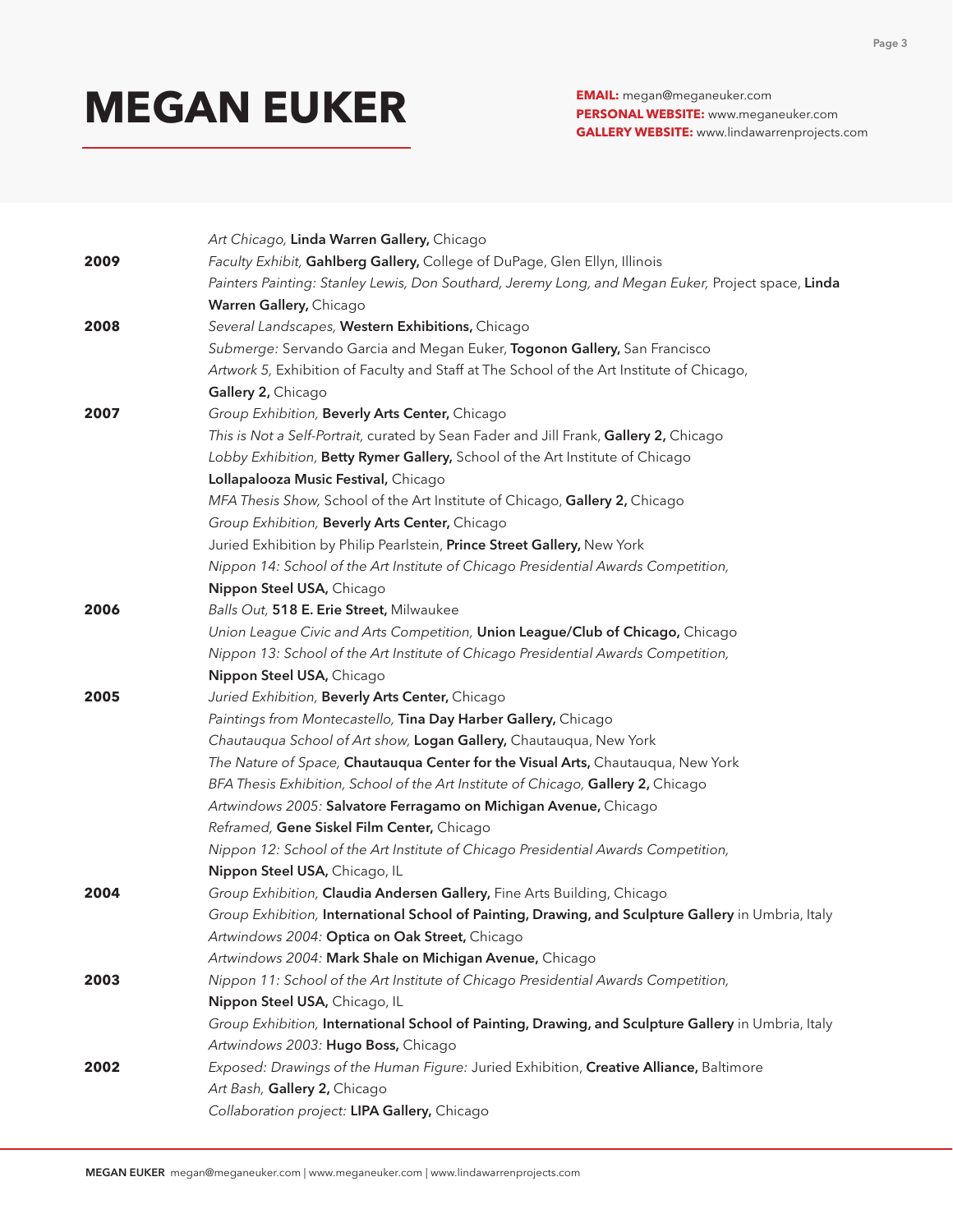**PERSONAL WEBSITE:** www.meganeuker.com **GALLERY WEBSITE:** www.lindawarrenprojects.com

**2000** *Rising Star Exhibition,* Savannah College of Art and Design, Savannah

### **SELECTED TEACHING**

| 2022-        | Adjunct Professor, Sculpture and Extended Media, University of South Florida (USF)                             |
|--------------|----------------------------------------------------------------------------------------------------------------|
|              | Courses: Begining Sculpture (Spring 2022 (2 sections); Digital Fabrication (Spring 2022)                       |
| 2017-Present | Lecturer, Architecture, Interior Architecture, and Designed Objects, School of the Art Institute of Chicago    |
|              | Courses: Introduction to Designed Objects (Fall 2017, 2018, 2019 (2 sections), 2020); Spring 2020 (1/2         |
|              | online); Designing Distant (online) (Fall 2020, Spring 2021, Fall 2021, Spring 2022)                           |
|              | Lecturer, Middle School Program, School of the Art Institute of Chicago                                        |
|              | Course: Painting and Drawing (ages 10-13) (Summer 2017, co-taught with Toufic El Rassi)                        |
| 2016-2019    | Lecturer, Arts Administration and Policy, School of the Art Institute of Chicago                               |
|              | Course: Grant Writing Lab (Spring 2016, 2017, 2018, 2019)                                                      |
| 2015-Present | Lecturer, Early College Program, School of the Art Institute of Chicago                                        |
|              | Courses: Painting Intensive (2 courses; co-taught with Rebecca Walz) (Summer 2021);                            |
|              | Advanced Drawing and Painting Online (co-taught with Rebecca Walz) (Summer 2020);                              |
|              | Portfolio Prep (Fall 2015, 2016, 2017, 2018, 2019);                                                            |
|              | Exhibition Prep (Spring 2016, 2017, 2018; Spring 2019, 2020 (1/2 online), co-taught with                       |
|              | Ruslana Lichtzier);                                                                                            |
|              | Figure Drawing (Summer 2016, 2017);                                                                            |
|              | Inside Innovative Minds (Fall 2016, 2017, 2018, 2019 co-taught with Kris Hechevarria);                         |
|              | Oil Painting (Summer 2016, 2018, 2019);                                                                        |
|              | Water-Based Painting (Summer 2017, 2018, 2019, 2021);                                                          |
|              | Drawing Studio (Summer 2018);                                                                                  |
|              | Figure Drawing (2010);                                                                                         |
| 2015         | Visiting Critic and Advisor, Department of Contemporary Practices, School of the Art Institute of Chicago      |
|              | Course: "Living in the Past and Present:" FYSP students that attended study trip to Siena, Italy (Spring 2015) |
| 2015-2016    | Adjunct Faculty, Columbia College Chicago                                                                      |
|              | Course: 3D Modeling and CNC Milling (Winter 2015, Spring 2015, Summer 2015, Winter 2016)                       |
| 2014         | Instructor, Columbia College Chicago (Spring 2014, Summer 2014)                                                |
|              | Course: CNC Intensive for Faculty and Staff                                                                    |
| 2014-Present | Panelist, graduate critiques, School of the Art Institute of Chicago                                           |
|              | <b>Course:</b> Interdisciplinary Graduate Critiques (Spring Semesters)                                         |
| 2013-2021    | Lecturer, Department of Contemporary Practices, School of the Art Institute of Chicago                         |
|              | Courses: Research Studio I (Fall semesters 2013, 2014, 2015, 2016, 2017, 2018, 2019, Spring 2018);             |
|              | Research Studio II (Lost/Found in Translation) (Spring 2014, 2015);                                            |
|              | Research Studio for Transfers (Spring 2017; Spring 2019);                                                      |
|              | Research Studio II (Living the Past in the Present), in Siena, Italy (Winter 2019)                             |
|              | Core Studio II (co-taught with Susan Giles), Spring 2020 (1/2 online)                                          |
|              | Core Studio I (co-taught with Kitty Huffman) (Fall 2020, online, Spring 2021, online)                          |
| 2011-Present | Lecturer, Adult Continuing Education Program, School of the Art Institute of Chicago                           |
|              |                                                                                                                |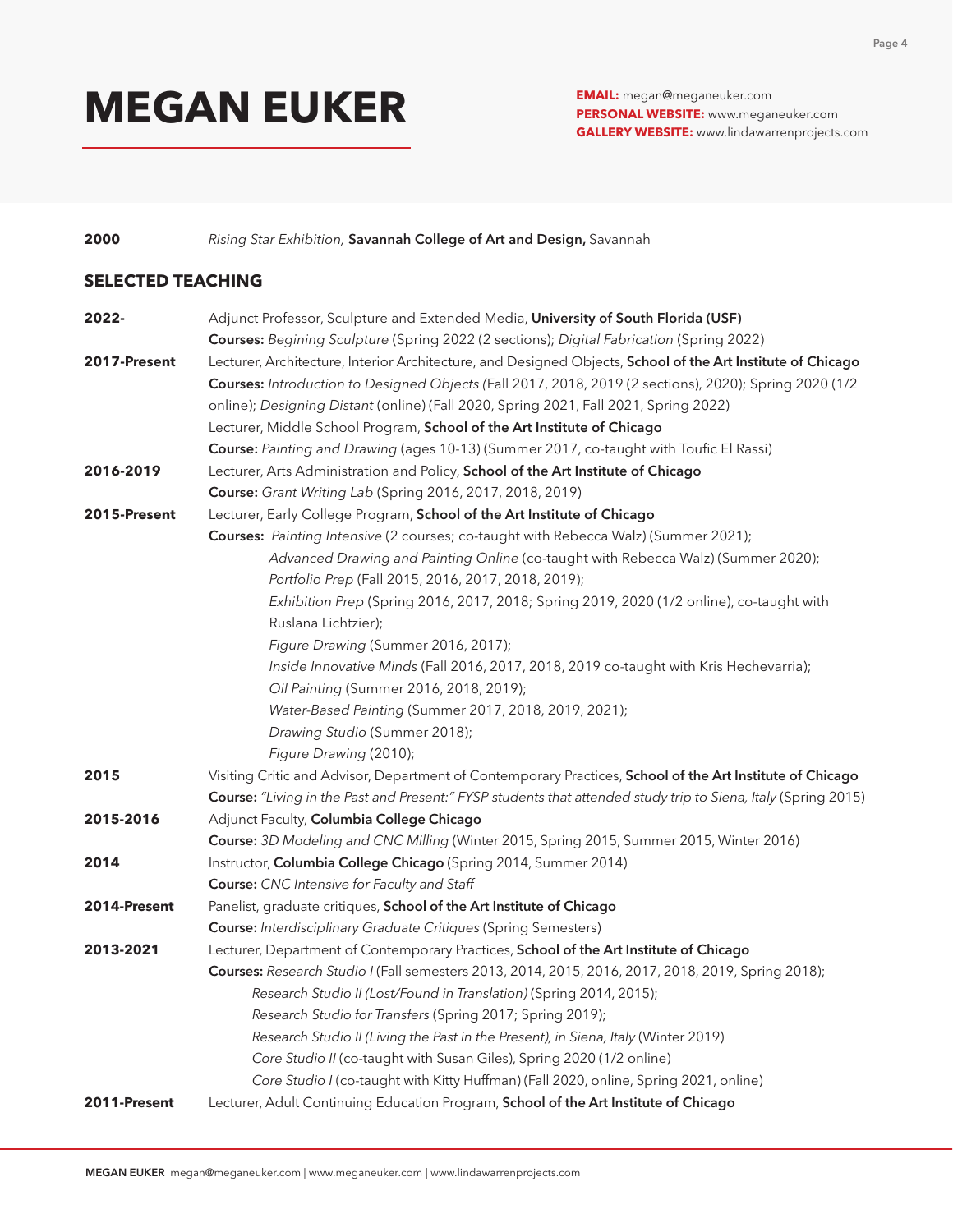**PERSONAL WEBSITE:** www.meganeuker.com **GALLERY WEBSITE:** www.lindawarrenprojects.com

|           | Courses: Figure Painting (2011-2013);                                                                                                                                                           |
|-----------|-------------------------------------------------------------------------------------------------------------------------------------------------------------------------------------------------|
|           | New Directions in Painting (2013-2016);                                                                                                                                                         |
|           | Professional Practices (Spring 2016, Summer 2016, Fall 2016, Summer 2017);                                                                                                                      |
|           | CS Digital: Intro to 3D Modeling (Spring 2016);                                                                                                                                                 |
|           | Studio: Surface Space, and Time (co-taught with Stevie Hanley and Udita Upadhyaya, Fall 2016,<br>Spring 2017, Fall 2017), co-taught with Stevie Hanley, Spring 2018, Fall 2018, Spring<br>2019; |
|           | Multi-Level Painting (Fall 2016, Fall 2017, Spring 2018, Fall 2018, Spring 2020 - 1/2 online);<br>Digital Fabrication Intensive (Summer 2017, 2018);                                            |
|           | China Building Decoration Association: Sustainable Design and Architecture in Chicago<br>(co-taught with Erik Newman, Summer 2017);<br>Critique and Exhibition (Spring 2018, Fall 2018)         |
| 2011-2016 | Fabrication Facility Instructional Specialist, Columbia College Chicago                                                                                                                         |
| 2009-2011 | Adjunct Professor, Painting, Drawing, and Sculpture, College of DuPage, Illinois                                                                                                                |
|           | <b>Courses:</b> Life Drawing I and II;                                                                                                                                                          |
|           | Introduction to Studio Art;                                                                                                                                                                     |
|           | Painting I;                                                                                                                                                                                     |
|           | Drawing I;                                                                                                                                                                                      |
|           | 3-D Design/Sculpture I;                                                                                                                                                                         |
|           | 2-D Design                                                                                                                                                                                      |
| 2010      | Teaching Artist, Hyde Park Art Center, Chicago                                                                                                                                                  |
|           | <b>Course: Figure Drawing</b>                                                                                                                                                                   |
| 2007-2008 | Assistant Manager, Sharp Instructional Shops, School of the Art Institute of Chicago                                                                                                            |
|           | Teaching Assistant, First Year Program, School of the Art Institute of Chicago                                                                                                                  |
|           | Course: 3-D Design                                                                                                                                                                              |
| 2007      | Teaching Assistant, Sullivan Fabrication Studios, School of the Art Institute of Chicago                                                                                                        |
|           | Courses: Architecture, Interior Architecture; Design Objects; Furniture Design                                                                                                                  |
| 2006      | Instructor, Painting and Drawing Department, School of the Art Institute of Chicago                                                                                                             |
|           | Course: Multi-Level Figure Drawing                                                                                                                                                              |
| 2006      | Teaching Assistant for the Early College program, School of the Art Institute of Chicago                                                                                                        |
|           | <b>Courses:</b> Drawing into Painting;                                                                                                                                                          |
|           | <b>Figure Painting</b>                                                                                                                                                                          |
| 2005-2007 | Teaching Assistant for First Year Program, Sharp Instructional Shops, School of the Art Institute of Chicago                                                                                    |
|           | Course: 3-D Design                                                                                                                                                                              |

### **INTERNSHIPS**

**2007** Castello di Santa Severa, Rome, Italy: Guided, installed, and assisted with exhibition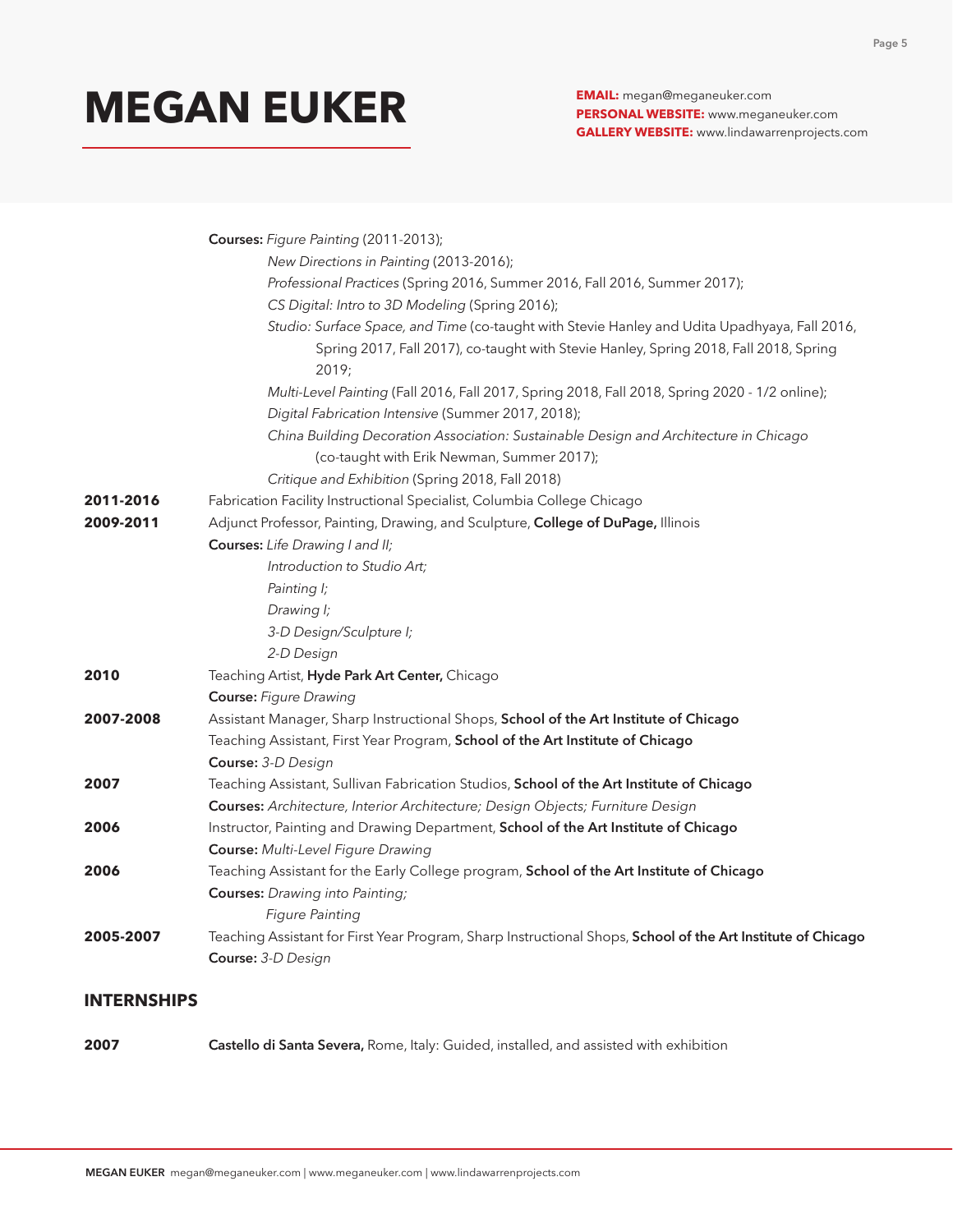**PERSONAL WEBSITE:** www.meganeuker.com **GALLERY WEBSITE:** www.lindawarrenprojects.com

#### **BROADCAST AND TELEVISED APPEARANCES/APPEARANCES OF SCULPTURES**

- **2018** "Felice Griesi ospite Pat Girondi." Interview by Felice Griesi. Canale Due, Altamura/Puglia, Italy, 9 Feb. 2018. *https://youtu.be/PlY8tAfd51M*
- **2017** "Approfondimento. A Matera la notte delle malattie rare, Pat Girondi in concerto." Interview by Francesco Giusto. TRM television, Matera/Basilicata, Italy, 29 Dec. 2017. Italy, *https://www.youtube.com/watch?v=\_iJY\_a-yokc*

Presented First Orphan Dream Award (12-28-17) with Patrick Girondi, to Doctor Franco Locatelli (received by Dr. Carlo Gaudiano), *La Notte delle Malattie Rare/ORPHAN'S NIGHT,* Casa Cava, Matera, Italy, *https://youtu.be/StFW1l3b8L8*

#### **PUBLICATIONS/REVIEWS**

| 2022 | Altamuralive.it. "The Book by the Altamurano Patrick Girondi, New York Times: 'A Story Destined for<br>Television.""Altamuralive.it, 7 Feb. 2022, https://www.altamuralive.it/news/attualita/1092821/il-libro-<br>dellaltamurano-patrick-girondi-new-york-times-una-storia-destinata-alla-televisione. Accessed 7 Feb.<br>2022. |
|------|---------------------------------------------------------------------------------------------------------------------------------------------------------------------------------------------------------------------------------------------------------------------------------------------------------------------------------|
| 2020 | Carrelli, Steven. "The Presence of Painting." New Art Examiner, 12 Nov. 2020, www.newartexaminer.net/                                                                                                                                                                                                                           |
|      | the-presence-of-painting/.                                                                                                                                                                                                                                                                                                      |
|      | Fontanarosa, Enzo. "Canta La Voglia Di Vita Con Grande Energia Pat Girondi e Enzo Matera Tra Musica                                                                                                                                                                                                                             |
|      | e Beneficenza." La Gazzetta Del Mezzogiorno, 29 Oct. 2020.                                                                                                                                                                                                                                                                      |
|      | Sculpture on cover of Pat Girondi and the Orphan's Dream album, "Orphan's Return," 2020.                                                                                                                                                                                                                                        |
|      | Close, Cynthia. "10 Artworks That Show the Changing History of Medicine." Art & Object, 5 June 2020,                                                                                                                                                                                                                            |
|      | www.artandobject.com/slideshows/how-art-reflects-changing-history-medicine.                                                                                                                                                                                                                                                     |
|      | "Pharma Drama: Bluebird Bio, Inc. Directors Accused of 'Grossly Excessive' Compensation                                                                                                                                                                                                                                         |
|      | While Separate Errant Gene Therapeutics Lawsuit Heads for Trial." Trial Site News, 3 Apr. 2020,                                                                                                                                                                                                                                 |
|      | www.trialsitenews.com/pharma-drama-bluebird-bio-inc-directors-accused-of-grossly-excessive-                                                                                                                                                                                                                                     |
|      | compensation-while-separate-errant-gene-therapeutics-lawsuit-heads-for-trial/.                                                                                                                                                                                                                                                  |
|      | "Megan Euker: The Cure." Chicago Gallery News, 19 Feb. 2020, www.chicagogallerynews.com/events/                                                                                                                                                                                                                                 |
|      | megan-euker-the-cure.                                                                                                                                                                                                                                                                                                           |
|      | "VISUALIST." Megan Euker: The Cure, www.thevisualist.org/2020/02/megan-euker-the-cure/.                                                                                                                                                                                                                                         |
| 2019 | "VISUALIST." BODIES: SAIC Intro to Designed Objects, www.thevisualist.org/2019/11/bodies-saic-intro-                                                                                                                                                                                                                            |
|      | to-designed-objects/.                                                                                                                                                                                                                                                                                                           |
|      | Fleerackers, Alice, et al. "BITS - Bodies." Art the Science Blog, 17 Oct. 2019, artthescience.com/                                                                                                                                                                                                                              |
|      | blog/2019/11/06/bits-bodies/.                                                                                                                                                                                                                                                                                                   |
|      | Exhibition Catalogue: "BODIES," https://www.magcloud.com/browse/issue/1680388                                                                                                                                                                                                                                                   |
|      | Cascone, Sarah. "Editors' Picks: 19 Things Not to Miss in New York's Art World This Week." Artnet                                                                                                                                                                                                                               |
|      | News, 29 Oct. 2019, news.artnet.com/art-world/editors-picks-october-28-1684414.                                                                                                                                                                                                                                                 |
|      | "New Exhibition BODIES: SAIC Intro to Designed Objects Opening at the International Museum of                                                                                                                                                                                                                                   |
|      | Surgical Science." Art Reveal, 11 Oct. 2019, www.artrevealmagazine.com/bodies/.                                                                                                                                                                                                                                                 |
|      | "OPENING RECEPTION: BODIES: SAIC Intro to Designed Objects." Eventful, chicago.eventful.com/                                                                                                                                                                                                                                    |
|      | events/opening-reception-bodies-saic-intro-designed-obj-/E0-001-130445947-0.                                                                                                                                                                                                                                                    |
|      |                                                                                                                                                                                                                                                                                                                                 |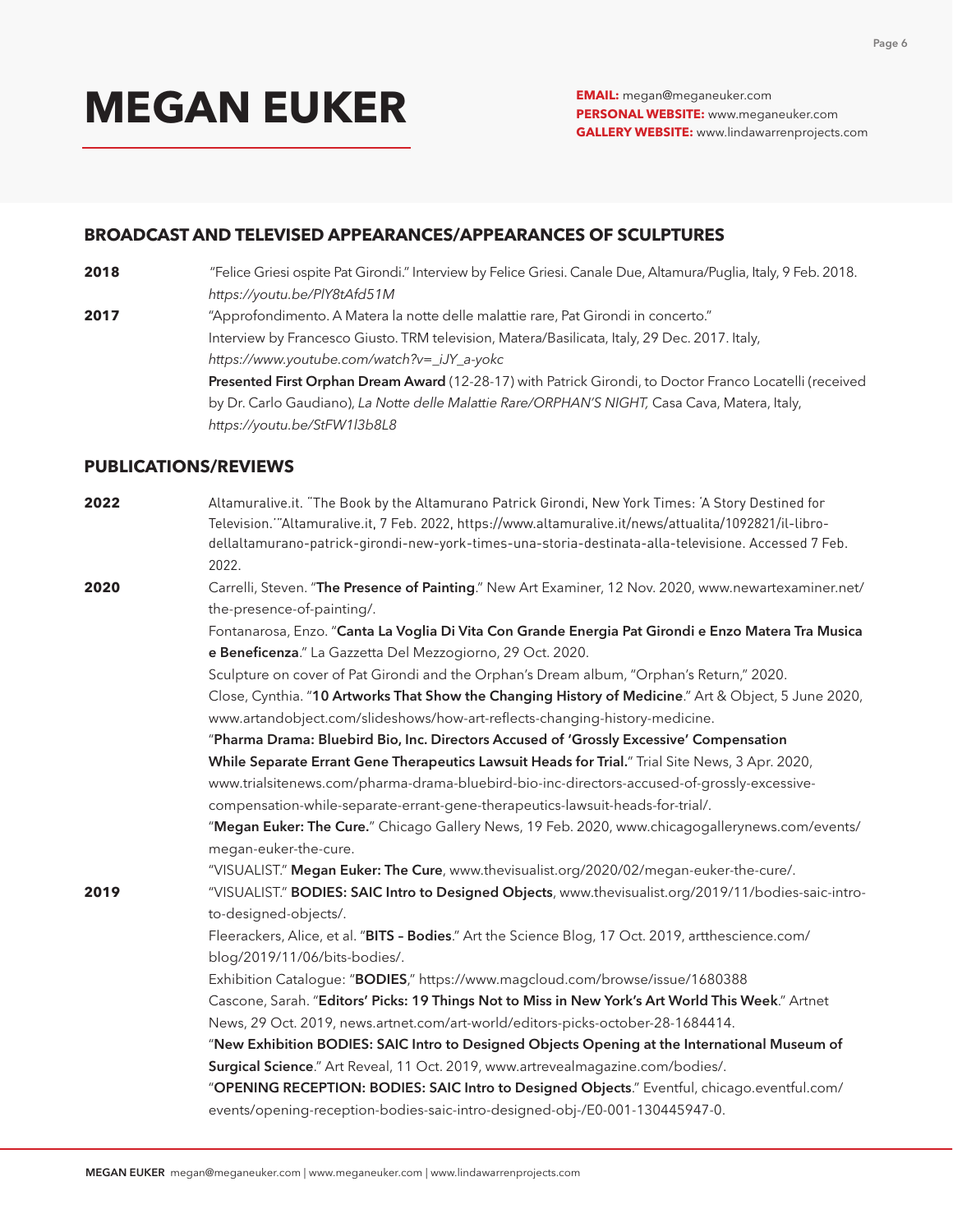**PERSONAL WEBSITE:** www.meganeuker.com **GALLERY WEBSITE:** www.lindawarrenprojects.com

|           | Chicago Tribune. "Things to Do in Chicago." Chicagotribune.com, Chicago Tribune, 14 June 2019,                 |
|-----------|----------------------------------------------------------------------------------------------------------------|
|           | www.chicagotribune.com/entertainment/things-to-do/ct-things-to-do-in-chicago-htmlstory.html#!/                 |
|           | details/OPENING-RECEPTION-BODIES-SAIC-Intro-to-Designed-Objects/7254891/2019-11-15T17.                         |
| 2018      | "Megan Euker: On the Road to Progress, There Are Fifty Guards to Pass." The Visualist, www.thevisualist.       |
|           | org/2018/12/megan-euker-on-the-road-to-progress-there-are-fifty-guards-to-pass/.                               |
|           | Exhibition Catalogue: "On The Road to Progress, There are Fifty Guards to Pass," designed by TJ Fulfer,        |
|           | http://www.magcloud.com/browse/issue/1540770?_r=640674                                                         |
|           | "On Guard: Artist Talk." The Visualist, www.thevisualist.org/2018/11/on-guard-artist-talk/.                    |
|           | Connors, Thomas. "Best Art Exhibits at Local Galleries This Winter." Crain's Chicago Business, 1 Nov.          |
|           | 2018, 4:11 pm, www.chicagobusiness.com/arts-entertainment/best-art-exhibits-local-galleries-winter.            |
|           | Feldman, J. "Patrick Girondi, Bridgeport Native, to Discuss Orphan Disease Project." Bridgeport News,          |
|           | 30 May 2018, pp. 1-1.                                                                                          |
|           | Press release for Bodies, Ghosts, and Shadows Solo Exhibition at Linda Warren Projects:                        |
|           | http://lindawarrenprojects.com/carson-fox-megan-euker/                                                         |
|           | Exhibition Catalogue: "Boxing," designed by TJ Fulfer                                                          |
|           | http://www.magcloud.com/browse/issue/1517429?_r=640674                                                         |
|           | Exhibition Catalogue: "Bodies, Ghosts, and Shadows," designed by TJ Fulfer                                     |
|           | http://www.magcloud.com/browse/issue/1443992?_r=640674                                                         |
| 2017      | Miller, Chris. "Figuring It Out, A Review Of 'Go Figure' at Linda Warren Projects." Newcity Art, 18 Oct.       |
|           | 2017, art.newcity.com/2017/10/17/figuring-it-out-a-review-of-go-figure-at-linda- warren-projects               |
|           | Exhibition Catalogue: "Patrizio," designed by TJ Fulfer                                                        |
|           | http://www.magcloud.com/browse/issue/1343668?_r=640674                                                         |
|           | Press release for Go Figure Exhibition at Linda Warren Projects on artsy.net:                                  |
|           | https://www.artsy.net/show/linda-warren-projects-group-show-go-figure                                          |
|           | Sculpture Featured on cover of Continuing Studies Brochure (Fall 2017), School of the Art Institute of Chicago |
| 2015      | Haddad, Amy, "Repetition: the Art of Observing,"                                                               |
|           | http://www.artdiversions.com/repetition-the-art-of-observing/ January 27, 2015                                 |
| 2014-2018 | Exhibition Catalogue: "The Richard Project: Beginning to End," five editions, designed by TJ Fulfer            |
|           | http://www.magcloud.com/browse/issue/1511047?_r=640674                                                         |
| 2014      | Paintings Featured in Continuing Studies Brochure (Summer 2014), School of the Art Institute of Chicago        |
| 2013      | Maman, Jackie, Interview http://jmaman.com                                                                     |
|           | De La Pena, Alicia, Interview http://www.lichaatoktoberstudio.blogspot.com/                                    |
| 2011      | McNary, Jeffery, "'Reenactments' at Linda Warren Gallery,"                                                     |
|           | Opensalon.com, Painters' Table, and Neoteric Art, May 2, 2011                                                  |
|           | Cinar, Bedirhan, "Roda Magazine Interviews Megan Euker, A Capoeira Painter,"                                   |
|           | Roda Magazine, March 31, 2011                                                                                  |
|           | Keagy, Dale, Susquehannock Alumni Newsletter                                                                   |
| 2009      | Roberts, Darrell, "Painters Painting at Linda Warren Gallery," Chicago Art Examiner, September 23, 2009        |
|           | Midwest Paint Group Blog, September 2, 2009                                                                    |
|           | The Green Sheet (College of DuPage news digest), Volume 40, Number 44, September 4, 2009                       |
|           | Hildwine, Jeriah, "Painters Painting and Megan Euker at Linda Warren," Chicagonow.com,                         |
|           | September 11, 2009                                                                                             |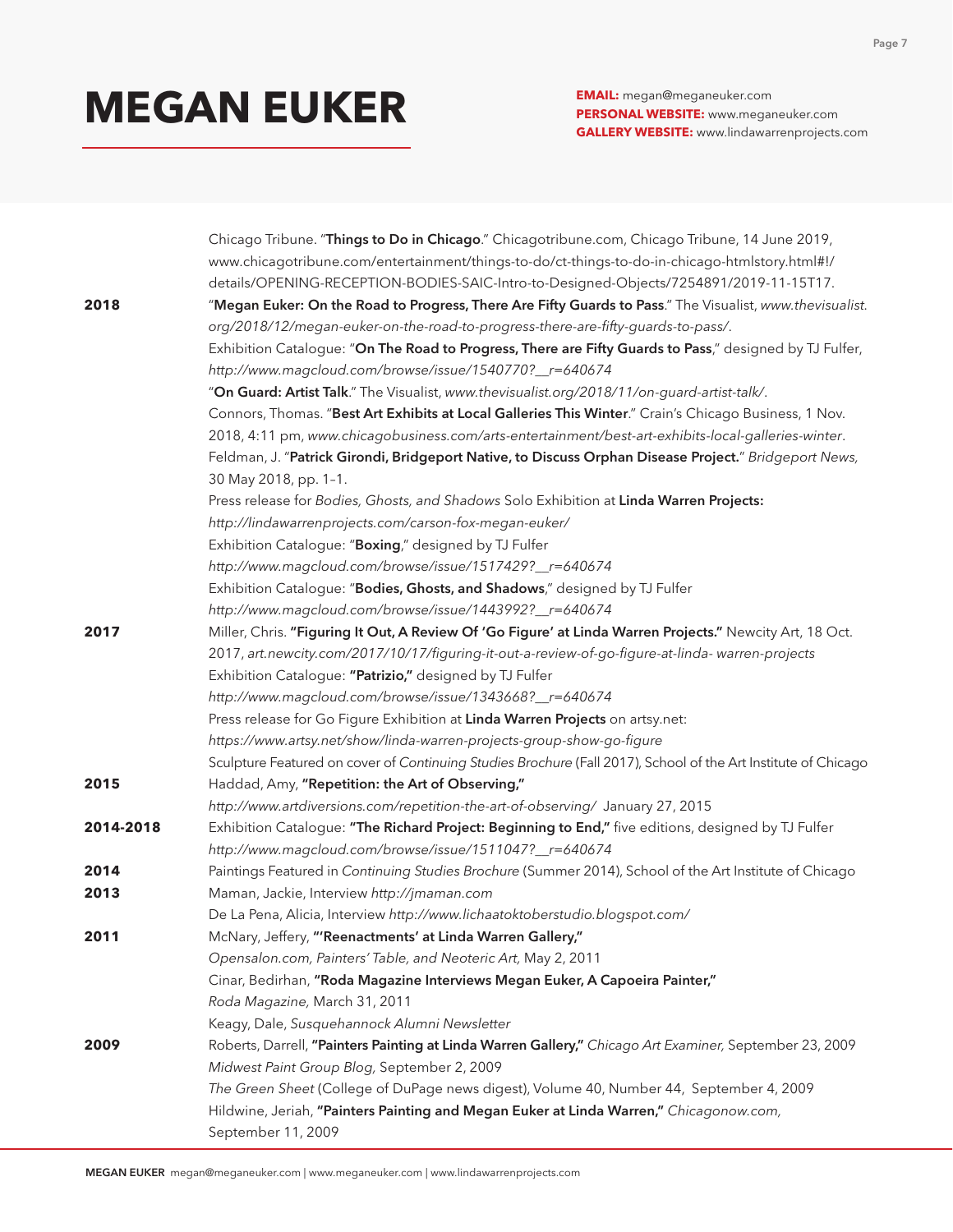**PERSONAL WEBSITE:** www.meganeuker.com **GALLERY WEBSITE:** www.lindawarrenprojects.com

| 2008 | Gunn, Dan, "The History of Art is a History of Bathers/review of Linda Warren Gallery,"                  |
|------|----------------------------------------------------------------------------------------------------------|
|      | New City, Chicago, July 24, 2008                                                                         |
|      | Foumberg, Jason, "Summer Camp", New City, Chicago, July 2008                                             |
|      | Alumni Calendar, School of the Art Institute of Chicago                                                  |
| 2007 | "At the Table with Terry Myers, Jerry Saltz, and James Yood," podcast by The School of the Art Institute |
|      | of Chicago, 2007                                                                                         |
|      | Painting on cover of Professor Raja Halwani's book, Sex and Ethics                                       |
| 2006 | Union League Civic and Arts Newsletter                                                                   |
|      | Milwaukee Journal Sentinel                                                                               |

#### **CURATORIAL**

| 2023      | BODIES 3, International Museum of Surgical Science, Chicago                                                 |
|-----------|-------------------------------------------------------------------------------------------------------------|
| 2021-2022 | BODIES 2, International Museum of Surgical Science, Chicago (featuring student work from 2019-2021          |
|           | Intro to Designed Objects Classes)                                                                          |
| 2019      | Bodies, <b>International Museum of Surgical Science,</b> Chicago (featuring student work from Fall 2017 and |
|           | 2018 Intro to Designed Objects Class)                                                                       |

**2017** *Eye Level,* LeRoy Neiman Center Gallery, School of the Art Institute of Chicago, (co-curator with Lauren Hogan), Chicago

#### **JURIED EXHIBITION COMMITTEES**

**2020** *MAKING IT,* School of the Art Institute of Chicago, (Juried with Alex Stark, Alex Peyton-Levine, Cheeyon Cha, Erin Gasim, and Teresa Sit; Curated by Cortney Lederer)

#### **LITERARY**

**2019** Contracted literary agent for Samuel Sion and Sylvia Friedman **2018-Present** Contracted literary agent for Patrick Girondi *Flight of the Rondone: High School Dropout VS Big Pharma: The Fight to Save My Son's Life*: Skyhorse Publishing, May 2022

#### **PUBLIC LECTURES AND VISITING ARTIST INVITATIONS**

2020 **Guest Critic, Michelle Kliman's class Graduate Studio 1: Reset, School of the Art Institute of Chicago** *"Megan Euker: The Cure" – Flight of the Rondone by Patrick Girondi Book Reading (Postponed due to Covid),* The International Museum of Surgical Science, Chicago Presentation and Demonstration, "Negative Space," Westchester Community College, New York Artist Discussion, BODIES exhibition, The International Museum of Surgical Science, Chicago Panel Discussion with artists, BODIES exhibition, Neiman Center, School of the Art Institute of Chicago **2019** Lecture, *La Fortuna di un Uomo é un altro Uomo*, John Cabot University, Rome, Italy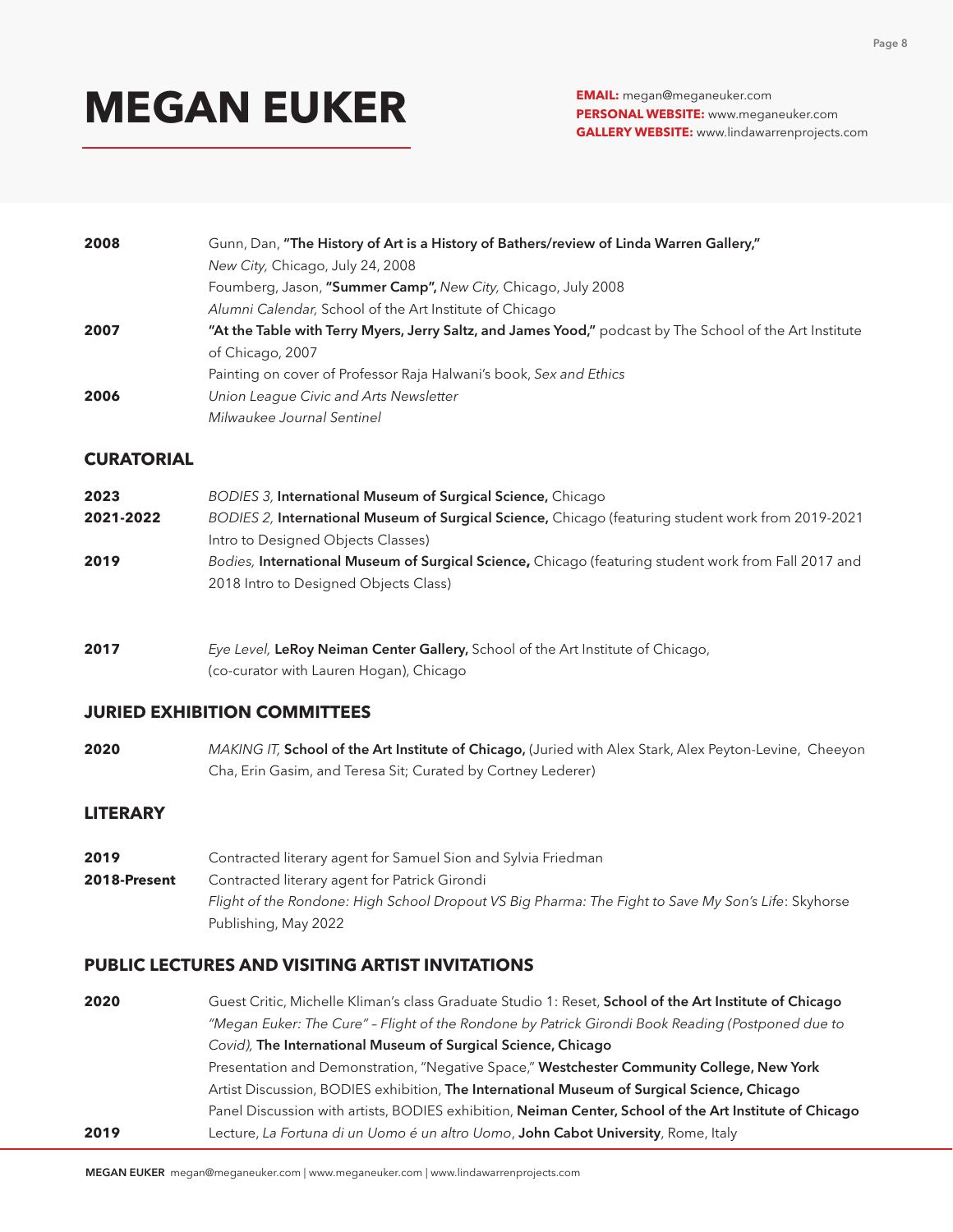**PERSONAL WEBSITE:** www.meganeuker.com **GALLERY WEBSITE:** www.lindawarrenprojects.com

|      | Presentation, The Design Process, John Cabot University, Rome, Italy                                       |
|------|------------------------------------------------------------------------------------------------------------|
| 2018 | Visiting Artist Lecture, Università degli Studi della Basilicata (University of Basilicata), Matera, Italy |
|      | (Presentation in Italian)                                                                                  |
| 2016 | Lecture at University of Oregon, Corvalis Oregon                                                           |
|      | Visiting Lecturer, NAEA (National Art Education Association) Student Chapter,                              |
|      | Basics of Grant Writing Workshop, School of the Art Institute of Chicago                                   |
| 2010 | Visiting Artist, Carol Jackson's class, <b>School of the Art Institute of Chicago</b>                      |
| 2009 | Issues in Figuration Class, taught by Paola Cabal, School of the Art Institute of Chicago                  |
| 2007 | Second Year Graduate Student Lecture, School of the Art Institute of Chicago                               |

#### **RELATED WORK EXPERIENCE/EVENTS**

| 2020-Present | Project Manager, San Rocco Therapeutics (formerly Errant Gene Therapeutics)                               |
|--------------|-----------------------------------------------------------------------------------------------------------|
| 2016-2020    | Consultant, Errant Gene Therapeutics                                                                      |
| 2017         | Faculty representative for Open House, Adult Continuing Education, School of the Art Institute of         |
|              | Chicago                                                                                                   |
|              | Instructor, Cut, Slice, Interlock, Cast, Sculpt, Admissions Event, School of the Art Institute of Chicago |
| 2016-Present | Faculty advisor, Adult Continuing Education, School of the Art Institute of Chicago                       |
| 2015         | Admissions Event, ArtBash, School of the Art Institute of Chicago                                         |
| 2014-2015    | Wrote and conducted instructional podcasts for Columbia College Chicago                                   |
| 2012-2018    | Continuing Education, School of the Art Institute of Chicago                                              |
|              | Courses: Foundry: Advanced Projects (Spring 2017, Spring 2018, Fall 2018);                                |
|              | Foundry Basics (Fall 2016, 2017);                                                                         |
|              | Graduate Writing Workshop: Constructing with Miniatures (Summer 2017);                                    |
|              | InDesign (Summer 2016);                                                                                   |
|              | Artist Start-Up: Small Businesses (Spring 2016);                                                          |
|              | CNC Integrated Fabrication (3 courses: Spring 2013, Fall 2013, Spring 2014);                              |
|              | Illustrator (Fall 2012);                                                                                  |
|              | Rhino (2 courses: Summer 2012, Fall 2012);                                                                |
|              | Photoshop (Spring 2012)                                                                                   |
| 2014         | Co-authored CNC manual for Columbia College Chicago                                                       |
| 2008         | Benefit auction for The Society of Contemporary Art, Chicago                                              |
| 2007         | Auction, Chicago Loop Alliance, Chicago Cultural Center                                                   |
|              | Translator (Italian/English), for Ventian artists, Stefania Mantovani and Federica Thiene, SAIC           |
| 2004-2005    | Pianist at Fly Me to the Moon Piano Bar, Chicago                                                          |
| 2003         | Wood/metal shop assistant, School of the Art Institute of Chicago                                         |
|              | Volunteer and committee member for Student Union Galleries, School of the Art Institute of Chicago        |

### **SELECT PRIVATE COLLECTIONS**

Rhonda Bacus David Connelly